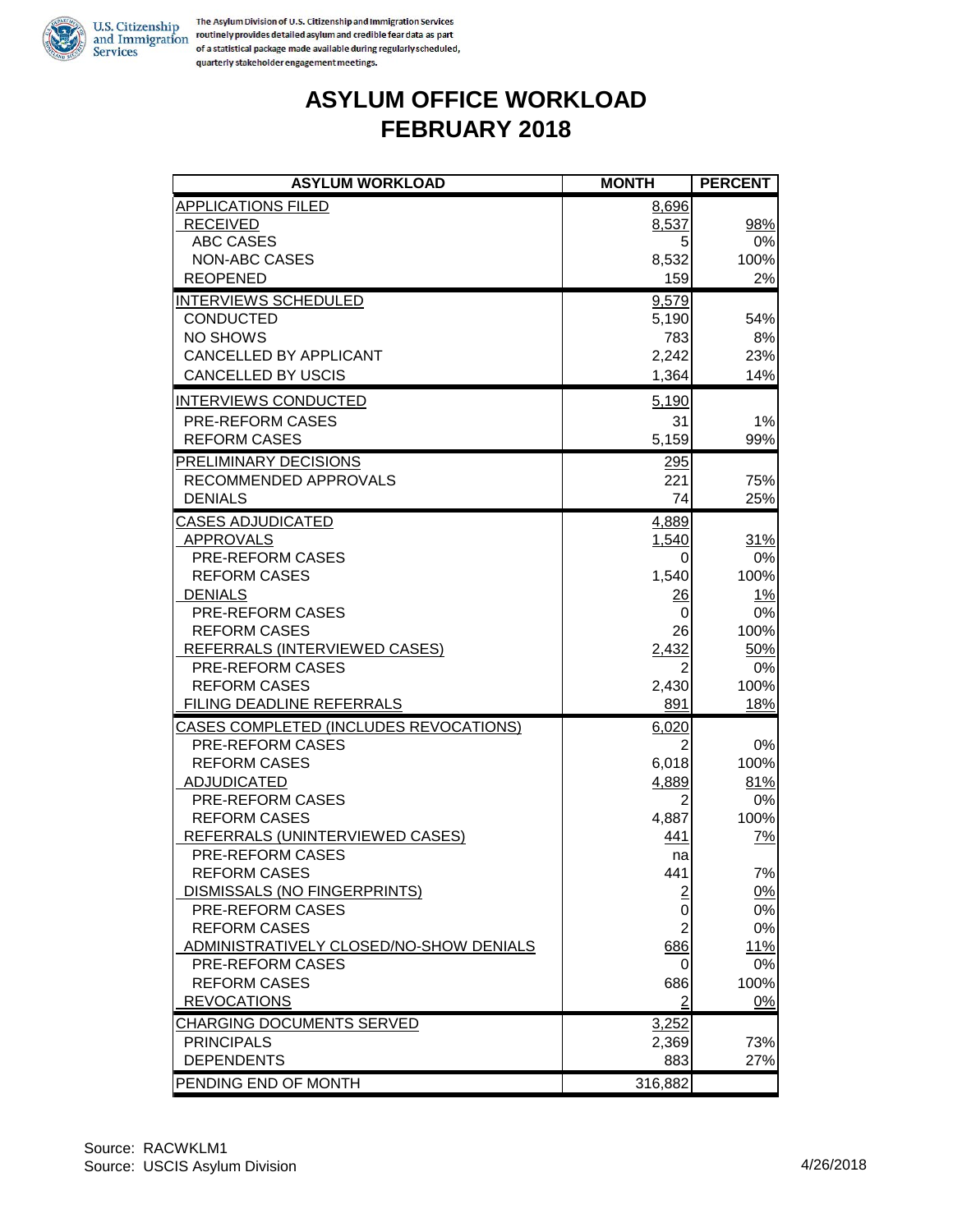

The Asylum Division of U.S. Citizenship and Immigration Services U.S. Citizenship<br>In The Asylum Division of U.S. Citizenship and Immigration Services<br>and Immigration routinely provides detailed asylum and credible fear data as part<br>of a statistical package made available during requirem of a statistical package made available during regularly scheduled, quarterly stakeholder engagement meetings.

## **ASYLUM APPLICATIONS FILED FEBRUARY 2018**

| <b>OFFICE</b>        | <b>APPLICATIONS</b><br><b>FILED</b> | <b>PERCENT</b> |       | <b>RECEIVED REOPENED</b> |
|----------------------|-------------------------------------|----------------|-------|--------------------------|
| <b>TOTAL</b>         | 8,696                               |                | 8,537 | 159                      |
| <b>ARLINGTON</b>     | 1,014                               | 12%            | 1,005 | 9                        |
| <b>BOSTON</b>        | 294                                 | 3%             | 293   |                          |
| <b>CHICAGO</b>       | 629                                 | 7%             | 623   | 6                        |
| <b>HOUSTON</b>       | 805                                 | 9%             | 790   | 15                       |
| <b>LOS ANGELES</b>   | 932                                 | 11%            | 855   | 77                       |
| <b>MIAMI</b>         | 2,254                               | 26%            | 2,242 | 12                       |
| <b>NEWARK</b>        | 862                                 | 10%            | 847   | 15                       |
| <b>NEW YORK</b>      | 1,021                               | 12%            | 1,006 | 15                       |
| <b>NEW ORLEANS</b>   | 227                                 | 3%             | 221   | 6                        |
| <b>SAN FRANCISCO</b> | 658                                 | 8%             | 655   | 3                        |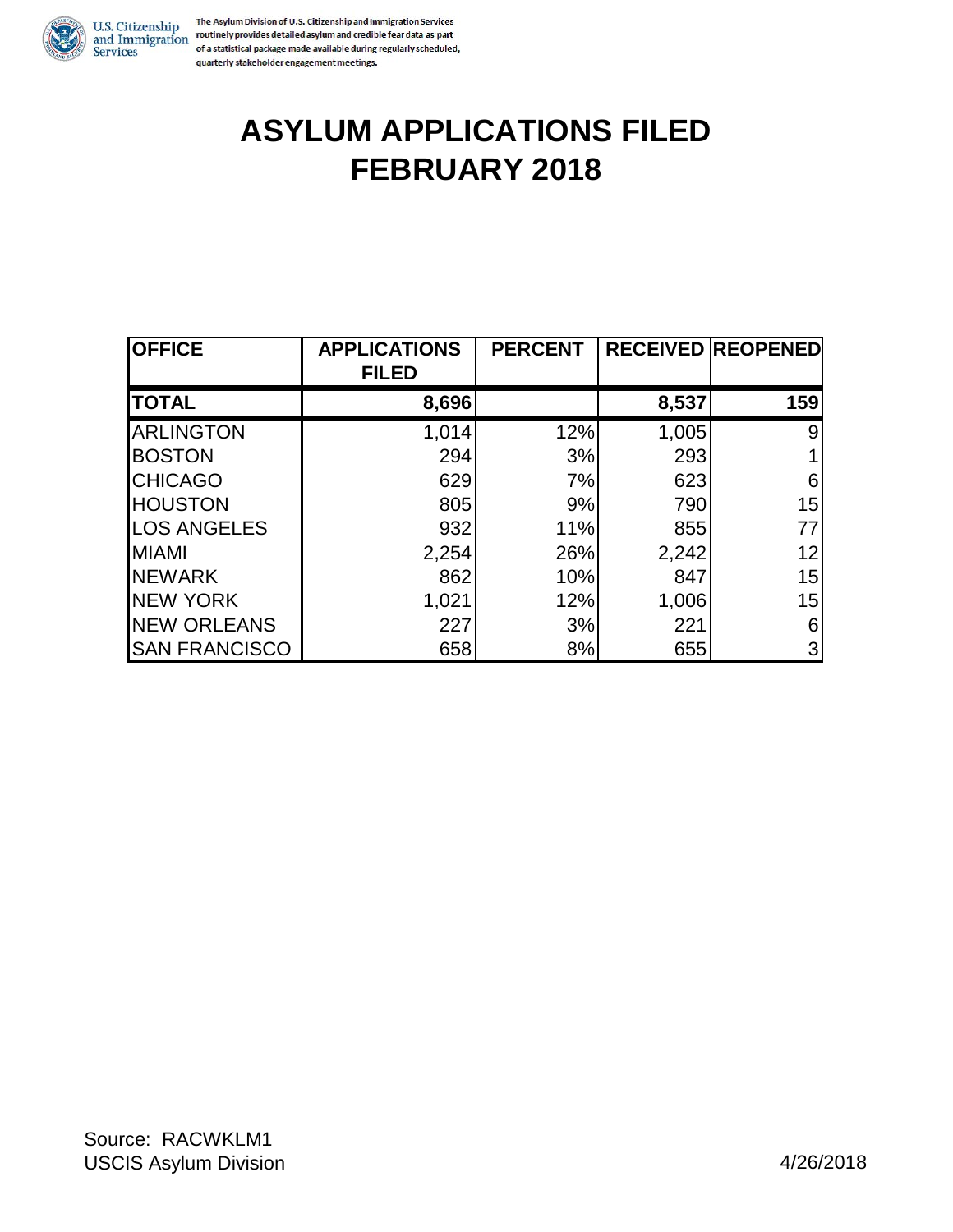

### **LEADING NATIONALITIES FOR ASYLUM APPLICATIONS FILED WITH USCIS FEBRUARY 2018**

| <b>RANK</b>    | <b>NATIONALITY</b>          | <b>APPLICATIONS FILED PERCENT</b> |     |
|----------------|-----------------------------|-----------------------------------|-----|
|                | <b>TOTAL</b>                | 8,537                             |     |
|                |                             |                                   |     |
| 1              | <b>VENEZUELA</b>            | 2,247                             | 26% |
| $\overline{2}$ | <b>EL SALVADOR</b>          | 864                               | 10% |
| 3              | <b>GUATEMALA</b>            | 859                               | 10% |
| 4              | <b>HONDURAS</b>             | 537                               | 6%  |
| 5              | <b>CHINA</b>                | 518                               | 6%  |
| 6              | <b>MEXICO</b>               | 516                               | 6%  |
| 7              | <b>NIGERIA</b>              | 335                               | 4%  |
| 8              | <b>INDIA</b>                | 272                               | 3%  |
| 9              | <b>COLOMBIA</b>             | 249                               | 3%  |
| 10             | <b>HAITI</b>                | 221                               | 3%  |
|                |                             |                                   |     |
|                |                             |                                   |     |
|                | <b>TOP 10 NATIONALITIES</b> | 6,618                             | 78% |
|                | <b>OTHER NATIONALITIES</b>  | 1,919                             | 22% |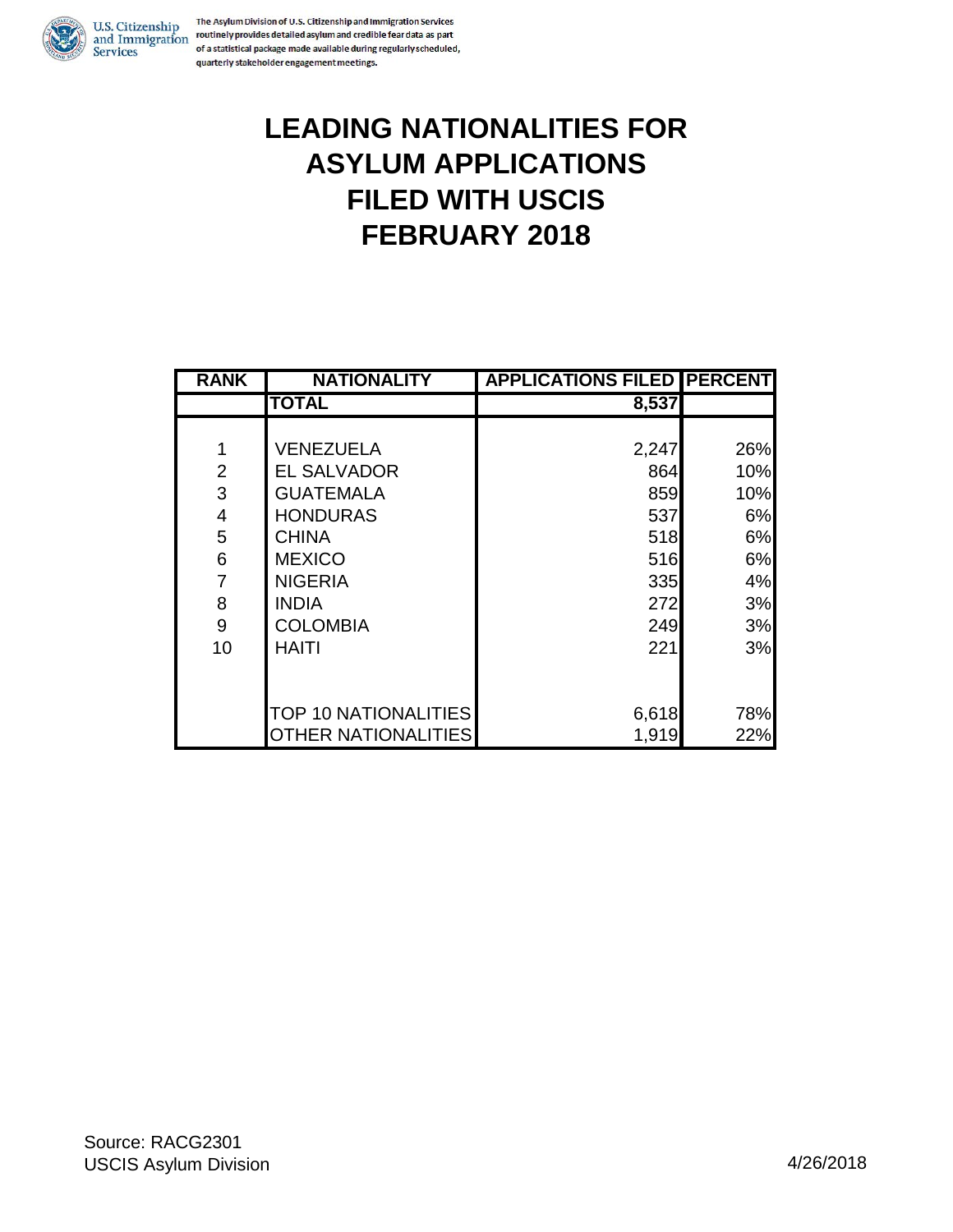

The Asylum Division of U.S. Citizenship and Immigration Services routinely provides detailed asylum and credible fear data as part of a statistical package made available during regularly scheduled, quarterly stakeholder engagement meetings.

### **ASYLUM INTERVIEWS CONDUCTED FEBRUARY 2018**

| <b>OFFICE</b>         | <b>INTERVIEWS</b> | <b>INTERVIEWS</b> |     | <b>NO</b>    |     | <b>RESCHEDULED</b>  |     | <b>RESCHEDULED</b> |     |
|-----------------------|-------------------|-------------------|-----|--------------|-----|---------------------|-----|--------------------|-----|
|                       | <b>SCHEDULED</b>  | <b>CONDUCTED</b>  | %   | <b>SHOWS</b> | %   | <b>BY APPLICANT</b> | %   | <b>BY USCIS</b>    | %   |
| <b>TOTAL</b>          | 9,579             | 5,190             | 54% | 783          | 8%  | 2,242               | 23% | 1,364              | 14% |
| <b>ARLINGTON</b>      | 646               | 411               | 64% | 28           | 4%  | 155                 | 24% | 52                 | 8%  |
| <b>BOSTON</b>         | 233               | <b>110</b>        | 47% | 6            | 3%  | 56                  | 24% | 61                 | 26% |
| <b>CHICAGO</b>        | 639               | 381               | 60% | 53           | 8%  | 135                 | 21% | 70                 | 11% |
| <b>HOUSTON</b>        | 715               | 401               | 56% | 55           | 8%  | 193                 | 27% | 66                 | 9%  |
| <b>ILOS ANGELES</b>   | 1,935             | 906               | 47% | 179          | 9%  | 409                 | 21% | 441                | 23% |
| <b>MIAMI</b>          | 1,374             | 782l              | 57% | 126          | 9%  | 324                 | 24% | 142                | 10% |
| <b>INEWARK</b>        | 1,497             | 791               | 53% | 132          | 9%  | 412                 | 28% | 162                | 11% |
| <b>INEW YORK</b>      | 1,253             | 714               | 57% | 172          | 14% | 239                 | 19% | 128                | 10% |
| <b>INEW ORLEANS</b>   | 312               | 196               | 63% | 13           | 4%  | 37                  | 12% | 66                 | 21% |
| <b>ISAN FRANCISCO</b> | 975               | 498               | 51% | 19           | 2%  | 282                 | 29% | 176                | 18% |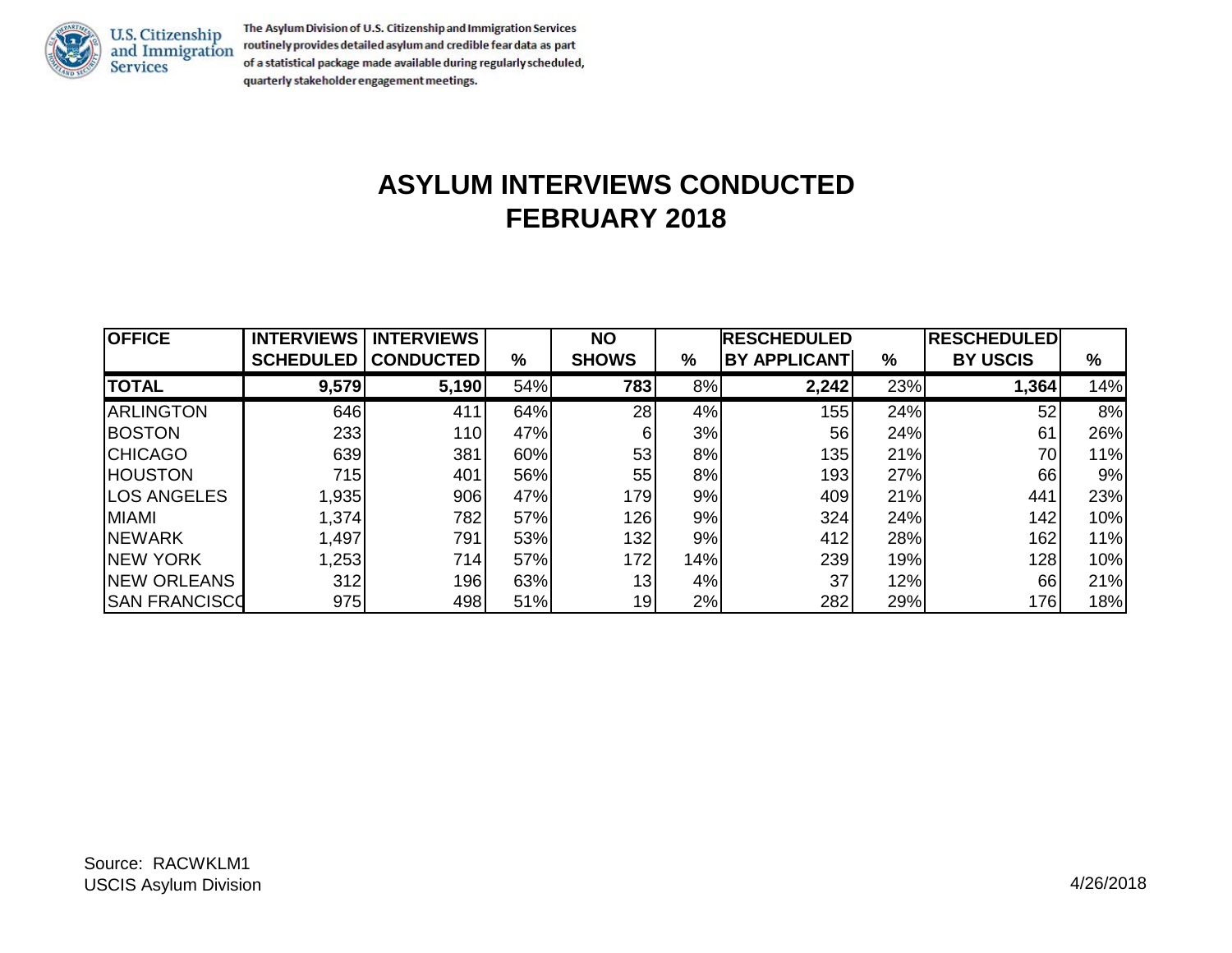

The Asylum Division of U.S. Citizenship and Immigration Services routinely provides detailed asylum and credible fear data as part of a statistical package made available during regularly scheduled, quarterly stakeholder engagement meetings.

#### **ASYLUM CASES COMPLETED FEBRUARY 2018**

|                       |                  |                  |                 |                                   | <b>FILING</b>   |                 |                                                 | <b>CASES CLOSED/</b> |                    |
|-----------------------|------------------|------------------|-----------------|-----------------------------------|-----------------|-----------------|-------------------------------------------------|----------------------|--------------------|
|                       | <b>CASES</b>     | <b>CASES</b>     | <b>CASES</b>    | <b>REFERRED</b>                   | <b>DEADLINE</b> | <b>REFERRED</b> | <b>DISMISSALS</b>                               | <b>NO-SHOW</b>       |                    |
| <b>OFFICE</b>         | <b>COMPLETED</b> |                  |                 | APPROVED   DENIED   (INTERVIEWED) |                 |                 | REFERRALS   (UNINTERVIEWED)   (NO FINGERPRINTS) | <b>DENIALS</b>       | <b>REVOCATIONS</b> |
| <b>TOTAL</b>          | 6,020            | 1,540            | <b>26</b>       | 2,432                             | 891             | 441             |                                                 | 686l                 |                    |
| <b>ARLINGTON</b>      | 348              | 80I              |                 | 197                               | <b>26</b>       |                 |                                                 | 35                   |                    |
| <b>BOSTON</b>         | 177              | 27               |                 | 62                                | 33              | 24              |                                                 | 30                   |                    |
| <b>CHICAGO</b>        | 445              | 133              |                 | 219                               | 36 <sup>1</sup> |                 |                                                 | 46                   |                    |
| <b>HOUSTON</b>        | 532              | 100 <sup>1</sup> |                 | 312                               | 31              | 37              |                                                 | 52                   |                    |
| LOS ANGELES           | 1,080            | 357              |                 | 236                               | 208             | 132             |                                                 | 146                  |                    |
| MIAMI                 | 646I             | 202              |                 | 251                               | 29              | 43              |                                                 | <b>119</b>           |                    |
| <b>NEWARK</b>         | 975              | 164              |                 | 275                               | 366             | 99              |                                                 | 65                   |                    |
| <b>NEW YORK</b>       | 1,025            | 74               | 10 <sup>1</sup> | 624                               | 106             | 75              |                                                 | 135 <sup>1</sup>     |                    |
| <b>INEW ORLEANS</b>   | 250              | 146              |                 | 40 l                              | 28              | 12              |                                                 | 24                   |                    |
| <b>ISAN FRANCISCO</b> | 542              | 257              |                 | <b>216</b>                        | 28 <sub>l</sub> |                 |                                                 | 34                   |                    |